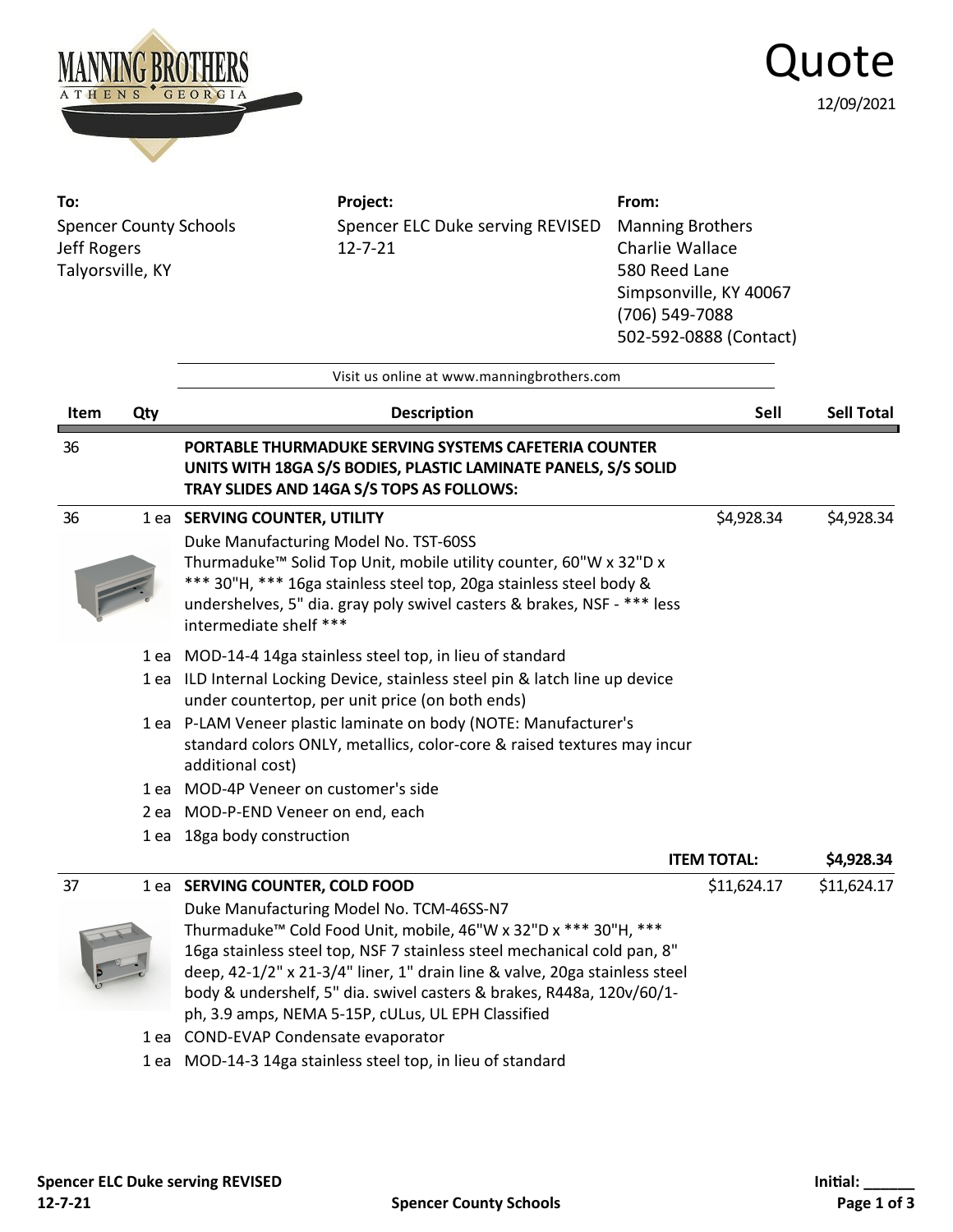|      | <b>Manning Brothers</b> |                                                                                                                                             | 12/09/2021         |                   |
|------|-------------------------|---------------------------------------------------------------------------------------------------------------------------------------------|--------------------|-------------------|
| Item | Qty                     | <b>Description</b>                                                                                                                          | Sell               | <b>Sell Total</b> |
|      |                         | 1 ea ILD Internal Locking Device, stainless steel pin & latch line up device                                                                |                    |                   |
|      |                         | under countertop, per unit price (on both ends)                                                                                             |                    |                   |
|      |                         | 1 ea P-LAM Veneer plastic laminate on body (NOTE: Manufacturer's                                                                            |                    |                   |
|      |                         | standard colors ONLY, metallics, color-core & raised textures may incur<br>additional cost)                                                 |                    |                   |
|      |                         | 1 ea MOD-3P Veneer on customer's side                                                                                                       |                    |                   |
|      |                         | 2 ea MOD-P-END Veneer on end, each                                                                                                          |                    |                   |
|      |                         | 1 ea 18ga body construction                                                                                                                 |                    |                   |
|      |                         | 1 ea 329-CM Compressor compartment, partial length, stainless steel                                                                         |                    |                   |
|      |                         | removable louvered grill with magnetic catches on the right                                                                                 |                    |                   |
|      |                         | 1 ea TS540-46 Thurmaduke™ Designer Sneeze Guard, 45-5/8"W x 18-3/8"D x                                                                      |                    |                   |
|      |                         | 18"H, self-service style, painted end panels, 13" wide shelf & 1/4"                                                                         |                    |                   |
|      |                         | acrylic end guards, cULus, UL EPH Classified                                                                                                |                    |                   |
|      |                         | 1 ea SSS Stainless Steel Shelf, in lieu of standard painted steel                                                                           |                    |                   |
|      |                         | 1 ea SSE Stainless Steel Ends, in lieu of standard painted steel                                                                            |                    |                   |
|      |                         |                                                                                                                                             | <b>ITEM TOTAL:</b> | \$11,624.17       |
| 38   |                         | 1 ea HOT FOOD SERVING COUNTER / TABLE                                                                                                       | \$12,084.50        | \$12,084.50       |
|      |                         | Duke Manufacturing Model No. TEHF-46SS                                                                                                      |                    |                   |
|      |                         | Thurmaduke <sup>™</sup> Hot Food Unit, mobile, electric, 46"W x 32"D x *** 30"H,                                                            |                    |                   |
|      |                         | *** 16ga stainless steel top, (3) stainless steel heat wells, drains,                                                                       |                    |                   |
|      |                         | copper manifolds, (1) valve, thermostats, dish shelf, 20ga stainless<br>steel body & undershelf, 5" swivel casters & brakes, 6 ft cord with |                    |                   |
|      |                         | plug, cULus, UL EPH Classified (NOTE: Electric values & plug                                                                                |                    |                   |
|      |                         | configurations change for 3 phase or when adding electric options -                                                                         |                    |                   |
|      |                         | Contact Factory for more info)                                                                                                              |                    |                   |
|      |                         | 1 ea TEHF46-208-1 208v/60/1-ph, 2700 watts, 13.0 amps                                                                                       |                    |                   |
|      |                         | 1 ea MOD-14-3 14ga stainless steel top, in lieu of standard                                                                                 |                    |                   |
|      |                         | 1 ea ILD Internal Locking Device, stainless steel pin & latch line up device                                                                |                    |                   |
|      |                         | under countertop, per unit price (on both ends)                                                                                             |                    |                   |
|      |                         | 1 ea P-LAM Veneer plastic laminate on body (NOTE: Manufacturer's                                                                            |                    |                   |
|      |                         | standard colors ONLY, metallics, color-core & raised textures may incur                                                                     |                    |                   |
|      |                         | additional cost)<br>1 ea MOD-3P Veneer on customer's side                                                                                   |                    |                   |
|      |                         | 2 ea MOD-P-END Veneer on end, each                                                                                                          |                    |                   |
|      |                         | 1 ea Center wells front to back in body includes flat control rail                                                                          |                    |                   |
|      | 1 ea                    | 18ga body construction                                                                                                                      |                    |                   |
|      |                         | 1 ea TEHF-RESS Recess top to hold 18" x 26" pans, NOTE: not available with                                                                  |                    |                   |
|      |                         | model #HTD-BASE-M heat in base option                                                                                                       |                    |                   |
|      |                         | 1 ea 328SS-CU-3 Hinged doors, stainless steel, magnetic catch & s/s pull                                                                    |                    |                   |
|      |                         | handles                                                                                                                                     |                    |                   |
|      |                         | 1 ea TS540-46 Thurmaduke <sup>™</sup> Designer Sneeze Guard, 45-5/8"W x 18-3/8"D x                                                          |                    |                   |
|      |                         | 18"H, self-service style, painted end panels, 13" wide shelf & 1/4"                                                                         |                    |                   |
|      |                         | acrylic end guards, cULus, UL EPH Classified                                                                                                |                    |                   |
|      |                         | 1 ea SSS Stainless Steel Shelf, in lieu of standard painted steel                                                                           |                    |                   |
|      |                         |                                                                                                                                             |                    |                   |